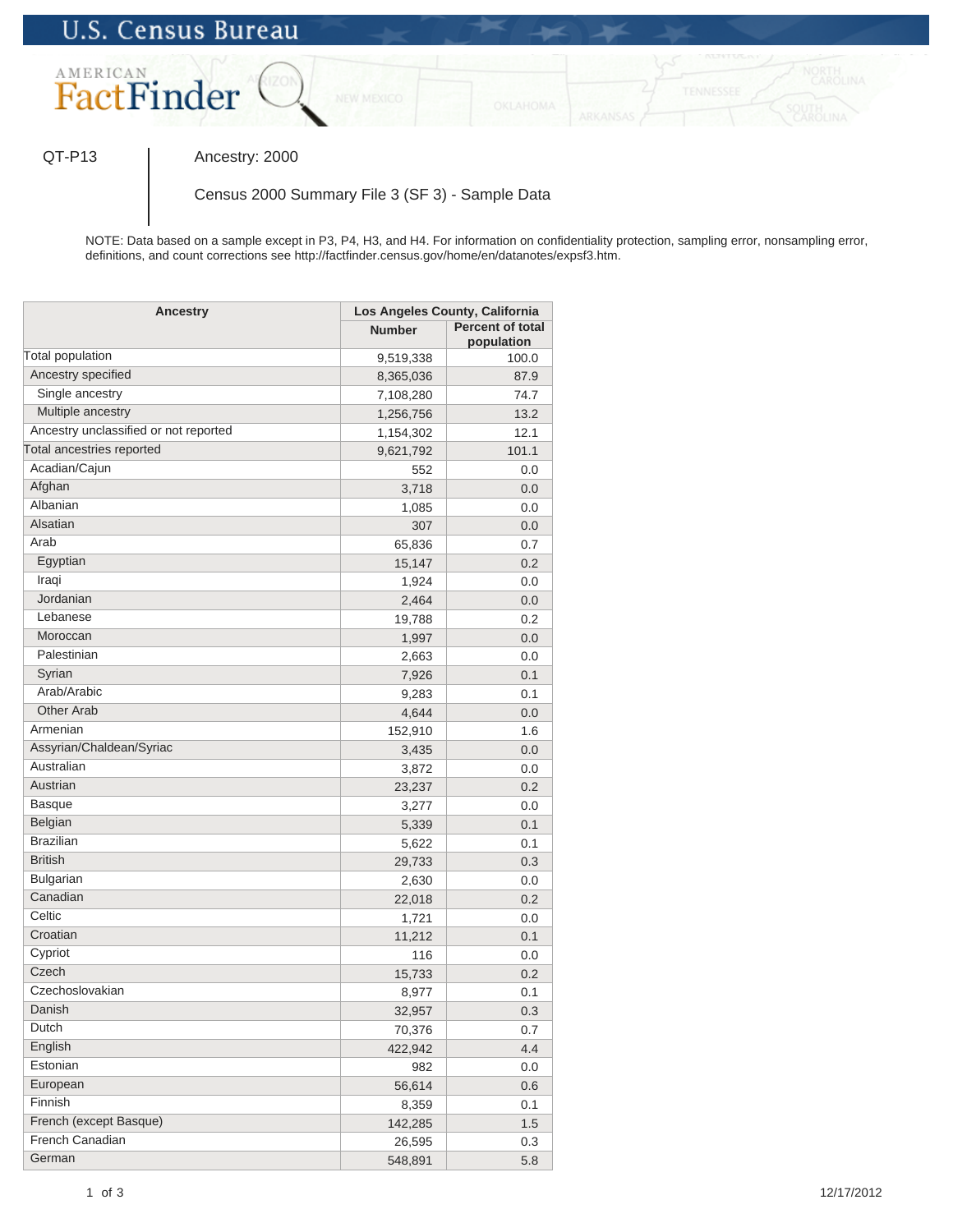| <b>Ancestry</b>                         | Los Angeles County, California |                         |
|-----------------------------------------|--------------------------------|-------------------------|
|                                         | <b>Number</b>                  | <b>Percent of total</b> |
| German Russian                          |                                | population              |
|                                         | 284                            | 0.0                     |
| Greek                                   | 27,715                         | 0.3                     |
| Guyanese                                | 1,495                          | 0.0                     |
| Hungarian                               | 41,138                         | 0.4                     |
| Icelander                               | 1,289                          | 0.0                     |
| Iranian                                 | 75,491                         | 0.8                     |
| Irish                                   | 436,586                        | 4.6                     |
| Israeli                                 | 14,495                         | 0.2                     |
| Italian                                 | 270,375                        | 2.8                     |
| Latvian                                 | 3,200                          | 0.0                     |
| Lithuanian                              | 13,640                         | 0.1                     |
| Luxemburger                             | 477                            | 0.0                     |
| Macedonian                              | 740                            | 0.0                     |
| Maltese                                 | 553                            | 0.0                     |
| Norwegian                               | 69,832                         | 0.7                     |
| Pennsylvania German                     | 1,525                          | 0.0                     |
| Polish                                  | 122,680                        | 1.3                     |
| Portuguese                              | 19,386                         | 0.2                     |
| Romanian                                | 18,556                         | 0.2                     |
| Russian                                 | 146,697                        | 1.5                     |
| Scandinavian                            | 9,368                          | 0.1                     |
| Scotch-Irish                            | 72,648                         | 0.8                     |
| Scottish                                | 92,347                         | 1.0                     |
| Serbian                                 | 3,129                          | 0.0                     |
| Slavic                                  | 2,763                          | 0.0                     |
| Slovak                                  | 5,248                          | 0.1                     |
| Slovene                                 |                                |                         |
| Subsaharan African                      | 1,575                          | 0.0                     |
| African                                 | 64,546                         | 0.7                     |
| Cape Verdean                            | 44,622                         | 0.5                     |
| Ethiopian                               | 520                            | 0.0                     |
|                                         | 4,999                          | 0.1                     |
| Ghanian                                 | 1,088                          | 0.0                     |
| Kenyan                                  | 710                            | 0.0                     |
| Liberian                                | 114                            | 0.0                     |
| Nigerian                                | 7,000                          | 0.1                     |
| Sierra Leonean                          | 200                            | 0.0                     |
| Somalian                                | 143                            | 0.0                     |
| South African                           | 3,023                          | 0.0                     |
| Sudanese                                | 161                            | 0.0                     |
| Other Subsaharan African                | 1,966                          | 0.0                     |
| Swedish                                 | 75,763                         | 0.8                     |
| <b>Swiss</b>                            | 16,525                         | 0.2                     |
| Turkish                                 | 4,850                          | 0.1                     |
| Ukrainian                               | 22,543                         | 0.2                     |
| United States or American               | 241,868                        | 2.5                     |
| Welsh                                   | 30,985                         | 0.3                     |
| West Indian (excluding Hispanic groups) | 31,677                         | 0.3                     |
| <b>Bahamian</b>                         | 266                            | 0.0                     |
| Barbadian                               | 561                            | 0.0                     |
| Belizean                                | 11,879                         | 0.1                     |
| <b>British West Indian</b>              | 878                            | 0.0                     |
| Dutch West Indian                       | 215                            | 0.0                     |
| Haitian                                 | 2,268                          | 0.0                     |
| Jamaican                                |                                |                         |
| Trinidadian or Tobagonian               | 10,783                         | 0.1                     |
| U.S. Virgin Islander                    | 1,984                          | 0.0                     |
| West Indian                             | 257                            | 0.0                     |
|                                         | 2,441                          | 0.0                     |
| Other West Indian                       | 145                            | 0.0                     |
| Yugoslavian                             | 10,552                         | 0.1                     |